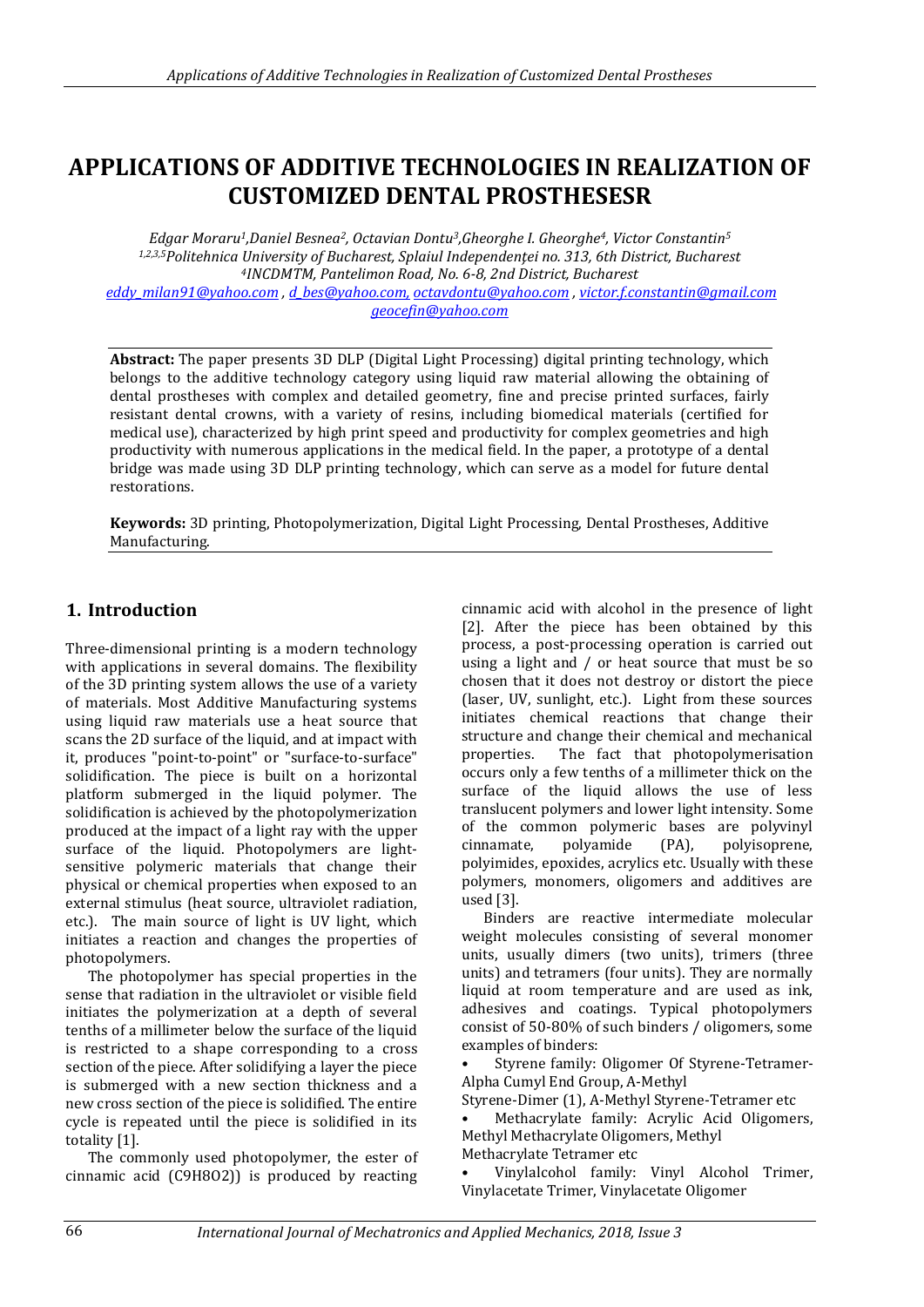- Olefine family: Poly Isobutylene
- Glycerol family: Triglycerol
- Polypropylene Glycol Family: Poly Propylene Glycol (Dihydroxy Terminated) etc.

Monomers are small chemically bound molecules that repeatedly bind to other monomers, oligomers or polymers to form new polymers. Mostly photopolymers consist of monomers based on acrylates or methacrylates ranging from 10 to 40%. In the polymerization process, two types of monomers can be used: multifunctional monomers and monofunctional monomers. Multifunctional monomers can act as both diluents and cross linkers, while monofunctional monomers may be either diluents or crosslinkers.

| ofunctional | <b>Multifunctional monomers</b>            |  |
|-------------|--------------------------------------------|--|
|             | monomers                                   |  |
|             | Table1. Monofunctional and multifunctional |  |

| <b>Monofunctional</b> | <b>Multifunctional monomers</b> |
|-----------------------|---------------------------------|
| monomers              |                                 |
| Acrylic acid          | Trimethyllopropanetriacrilate   |
|                       | (TMPTA)                         |
| Methacrylic acid      | Ethoxylated TMPTA               |
| Isodecylacrylat       | Trymethyllepropanetrimetha      |
|                       | crylate                         |
| N-vinyl               | Hexanedioldiacrylate            |
| pyrrolidone           |                                 |

The photoinitiators convert light energy into chemical energy by forming free radicals or cations upon UV exposure. They can break into two or more particles with UV reaction and at least one of the particles will react with monomers or oligomers and binds them together. They exist naturally or can be chemically synthesized and are sensitive to specific wavelengths of light. The photo-initiators form only a small component of photopolymers [2].

|  |  | Table 2. Examples of photoinitiators |  |
|--|--|--------------------------------------|--|
|  |  |                                      |  |

| Free                  | radical | Cationic         |
|-----------------------|---------|------------------|
| photoinitiators       |         | photoinitiators  |
| Isopropylthioxanthone |         | Diaryliodonium   |
|                       |         | salts            |
| Benzophenone          |         | Triarylsulfonium |
|                       |         | salts            |

In the photo-polimerization of free radicals, the radicals or ions break off the initiators when UV reacts and the ions will begin to react with monomers to initiate the polymerization. During the cationic reaction, the strong acid will be released from the initiator and a binding process begins.

Diaryliodonium and Triarylsulfonium salts are stable crystalline compounds which can be prepared by synthetic method and are available in the market for commercial purpose [2].



Our teeth play a very important role in our daily lives. They help not only to crush the food, but also to improve the digestive process. Moreover, they are aesthetically important. We can conclude that the teeth should be in a complete set. Only in these circumstances a person will be able to maintain his health and attractiveness [4]. Modern dentistry has taken the best ideas since antiquity and has multiplied it into today's technologies and materials. As a result of this symbology, the dental prostheses of today's days have appeared, which are worthy of admiration. They are dental structures designed to restore the anatomy and physiology of the dentition. Most often, the prostheses should be installed if one or more teeth have been lost.

A person may lose teeth because of various diseases (such as dental caries and periodontitis). In addition, the cause of the loss may be the lesion or malformation of the dental system. The installation of dental prostheses allows restoration of mastication, speech, avoidance of teeth movement. Almost all modern prostheses are very close to the properties and aspect of the natural teeth.

The actual manufactured prostheses are comfortable, practical and with proper care they can serve for a long time [6].



*Figure 2: Ceramic dental crown [7]*

Dental prostheses can be classified from several points of view: by mobility (removable, mobile, and fixed), depending on the aesthetic aspect (physiognomic, semi-physiognomic, nonphysiognomic), depending on the material used (metallic, ceramic, metal-polymeric, metal-ceramic, etc.).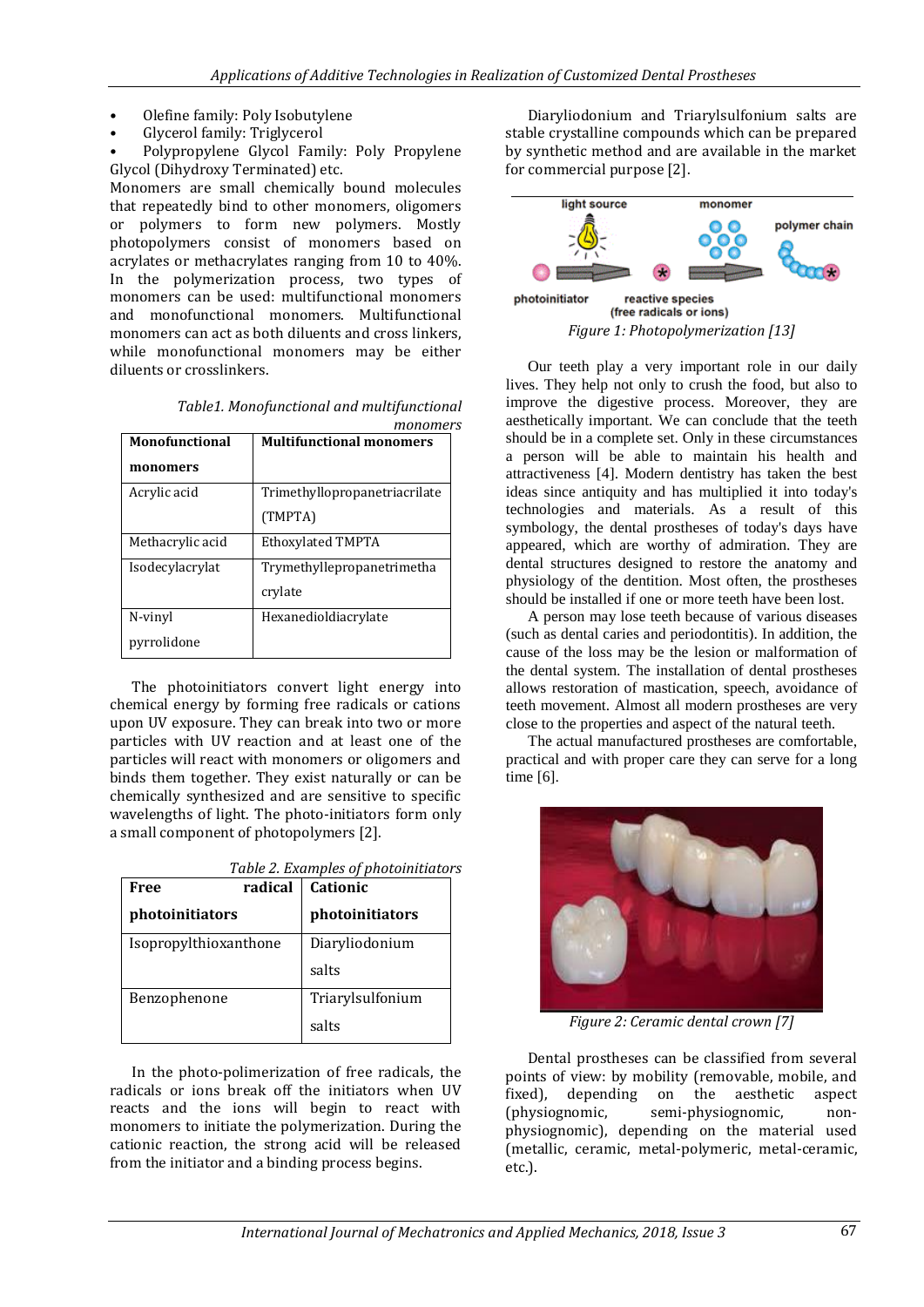This branch of prosthetic dentistry is constantly developing. More and more often we hear from different sources about the possibilities of a new 3D printing technology [14]. After all, if it is possible to print any three-dimensional figure, why would not it be possible to print a tooth? Compared to milling, everything is exactly the opposite, we do not eliminate too much, but the layer with layer is formed or "imprinted" the future prosthesis according to the 3 D CAD / CAE model. The fabrication of prostheses using CAD technologies allows providing support for each irregularity of the later metal-ceramic restoration, since it first models the anatomical shape and then using the programs, uniformly removing the ceramic application layers.

This ensures the stability of the restoration and a long lifetime of the construction [15].



*Figure 3: Proteza dentara realizata prin tehnica aditiva (SLS – Sinterizare Selectiva cu Laser) [16]*

An application of great impact and perspective has AM(Additive Manufacturing) technologies in the field of personalized medical implantology. The development of these applications has gone from two premises: the first is that every human is a prototype, and the second, the ability of computed tomography (CT) or nuclear magnetic resonance (PMN) systems to deliver data and information to go end to a virtual 3D model of the area of interest that can be saved as a .stl file, specific to the fabrication technology by adding material. From this moment on, the physical materialization of the virtual model of interest in a process of implantology or bone reconstruction is treated like any other piece. A physical model in this field can have several utilities:

- He can serve in the proper diagnosis and selection of suitable therapy, improving communication between different groups of doctors;

- The three-dimensional physical model can be used in the planning of very complex surgical interventions that can be "practiced" on these models. For example, in maxillofacial surgery for osteotomy planning, for correct choice of bone sectioning paths and how to rearticulate them;

- Using a physical model makes it easier and more precise to realize a prosthesis or implant;

- It can even be a personalized implant made of biocompatible material for the patient;

Applications of AM technologies in this area are gaining more and more importance. Challenges are related to the finding and approval of new biocompatible materials that can be put into the desired physical form, with physico-mechanical structures and properties as close as possible to those of the bone part it replaces [1].

#### **2. Materials and Methods**

DLP Printing Technology (Digital Light Processing) is an additive manufacturing process based on the use of UV light for the solidification of liquid polymer resins. DLP technology has as its main element the DMD (Digital Micromirror Device) chip - a matrix of micro-mirrors used for fast spatial light modulation. Each individual micro-mirror of the DMD chip projects pixels from the cross-section of the 3D model. Under the action of UV light, the photo reactive liquid (sensitive to ultraviolet light) solidifies in successive layers. Because the entire cross section is projected into a single exposure, the construction speed of a layer is constant regardless of the complexity of the geometry. 3D objects of more complex geometries are printed with support materials that are later removed. The resin remaining in the construction vat can be reused for later printing. For some printed materials, subsequent curing processes in UV furnaces may be required. Table 3 lists some of the features of Digital Ligth Processing technology.

*Table 3 Features of DLP technology*

| of<br>Accuracy   | Very good                 |  |
|------------------|---------------------------|--|
| printed parts    |                           |  |
| Finishing        | Very good                 |  |
| printed surfaces |                           |  |
| Print speed      | Good(for multiple objects |  |
|                  | and complex geometries)   |  |
| Used materials   | photopolymers,<br>resins, |  |
|                  | transparent resins        |  |

Advantages of DLP (Digital Light Processing) technology: Fine and precise printed surfaces (use in the jewelry industry, dental technology, electronics), the prototypes is quite resistant for processing, a variety of resins including bio-medical materials (certified for medical use) and transparent resins (prototypes in the packaging industry), stable printers with few moving parts. The technology allows prototyping of parts with complex and detailed geometries, high printing speed for complex constructions and simultaneous printing of many pieces (high productivity). Printed parts can be used as master molds for injection molding, thermoforming, metal casting.

Disadvantages of DLP (Digital Light Processing) technology: Expensive building materials, higher 3D printer prices (for large volumes), require postprocessing operations (UV curing, removal of support material) require handling of resins.

DLP (Digital Light Processing) technology applications: Resistant prototypes for functional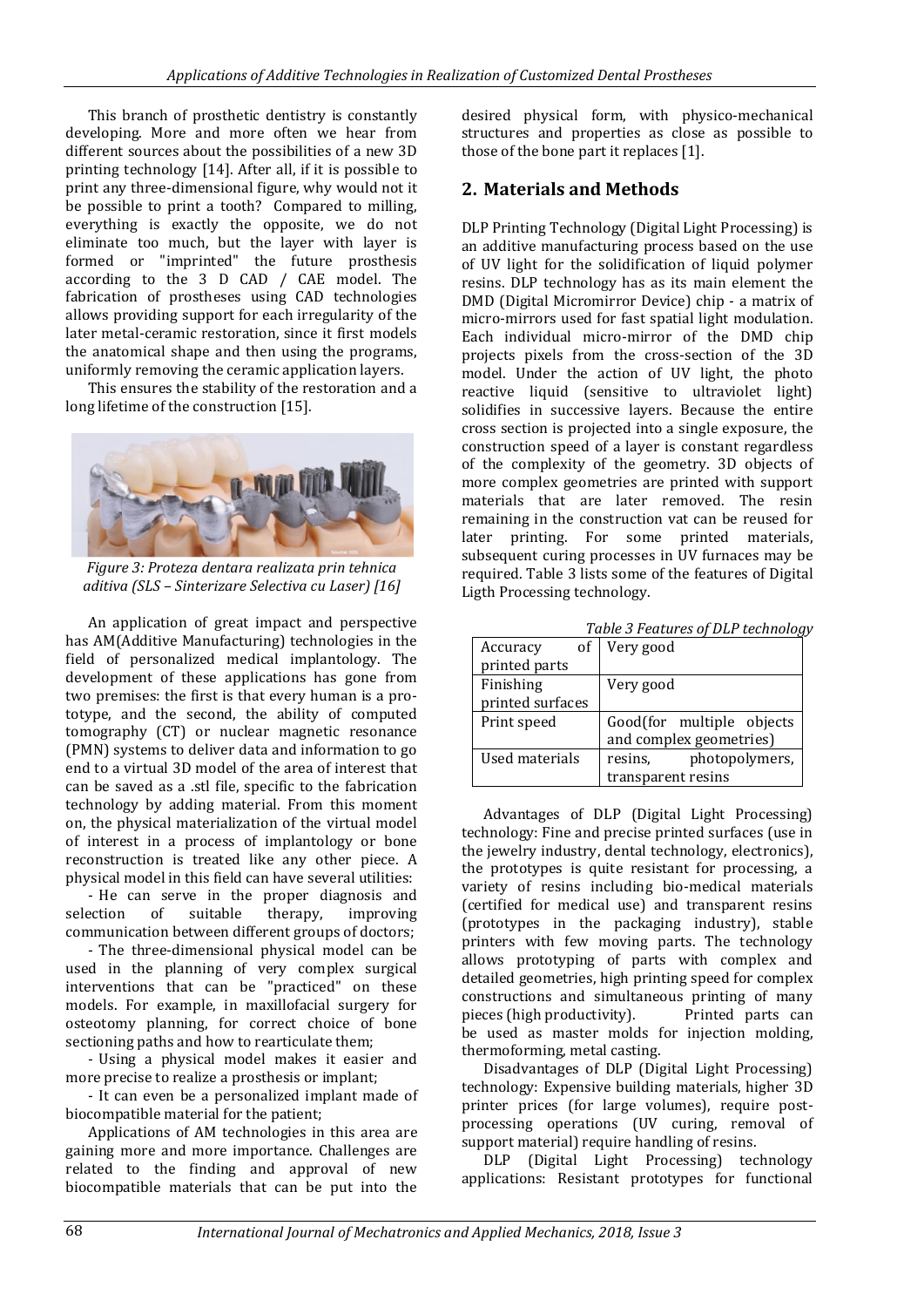testing, fine prototypes and models, precise prototypes with complex geometries; fabrication of small series of models in medicine (dental models, dental implants, cochlear implants, dental

restorations, medical implants), media models (animation, cinema), jewellery casting models, tools and instruments, parts and components in automotive and aerospace industry [8-12].



*Figure 4: DLP Digital Light Processing printing technology*

### **3. Experimental**

The experimental research consists of creating a dental prosthesis with a 3D Duplicator 7 printer that uses the direct impact of photosensitive resin with UV light transmit-ted through an LCD screen, Fig. 5.



*Figure 5: .3D Duplicator Printer 7, general view; 1- 3D Duplicator; 2 – PC*

It starts from a CAD model that is saved in .stl format and can be processed by the 3D Duplicator 7 software (Fig.6).



*Figure 6: Dental prosthesis*

The Creation Workshop software allows the visualization and position of the work-piece on the work plane as well as the mirroring operations. The interface is shown in Fig.7.



*Figure 7: Program interface*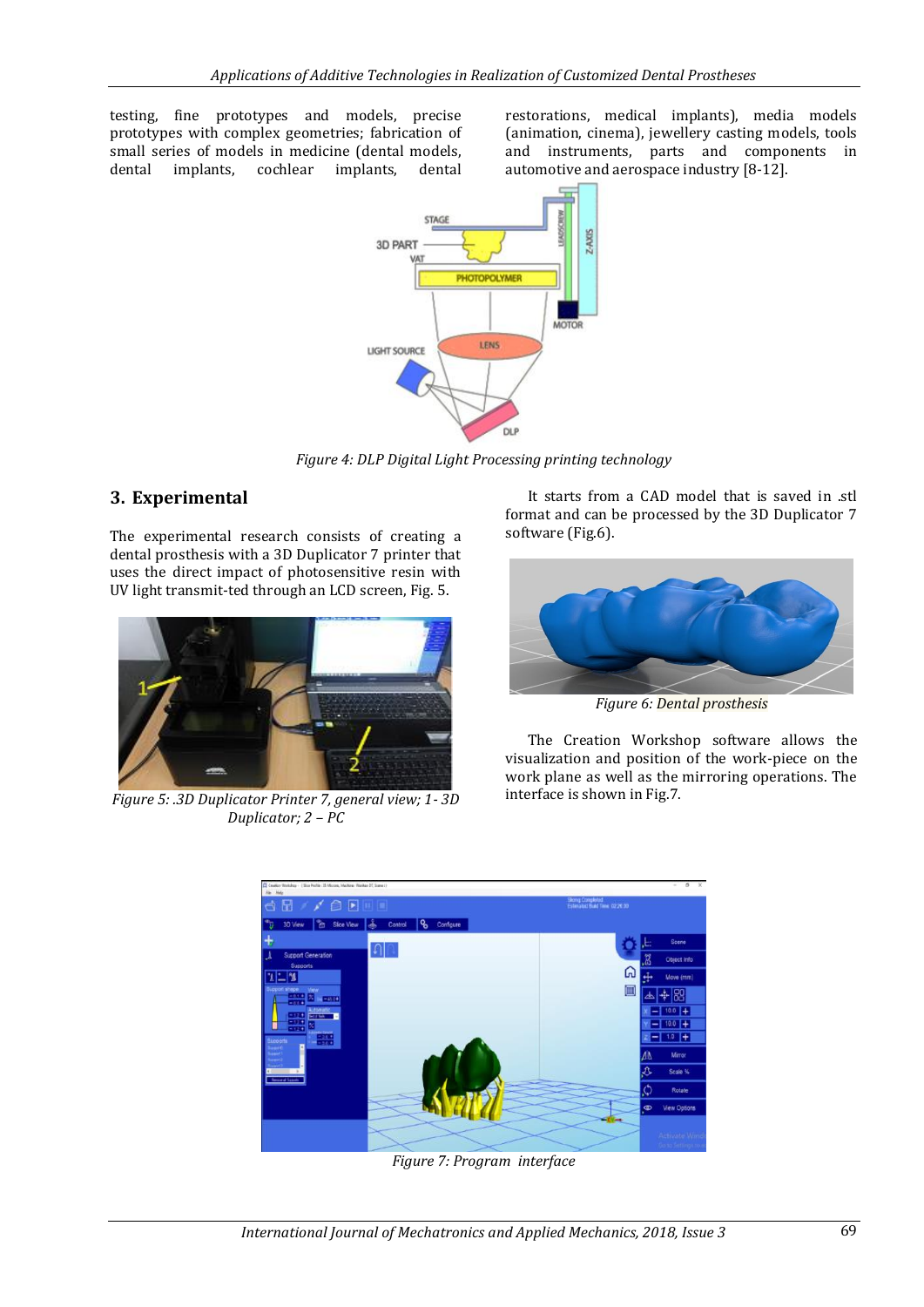Dental prosthesis from the CAD model does not have a laying surface, in this case it is necessary to add a sacrificial layer, as shown in the figure above.

The technical specifications of the 3D Duplicator 7 printer are shown in Table 4:

| <b>Technical specifications of the 3D</b><br><b>Duplicator Printer7</b> |                   | <b>Resin specifications</b>   |                       |  |
|-------------------------------------------------------------------------|-------------------|-------------------------------|-----------------------|--|
| Print volume                                                            | 2,11              | Wavelength                    | $405 \text{ nm}$      |  |
| Print sizes                                                             | 120x68x200 mm     | Solidification time           | $8-16s$               |  |
| Thickness layer                                                         | $min. 0.035$ mm   | Viscosity (at $25^{\circ}$ C) | 120-140 mPa $*_{S}$   |  |
| Print speed                                                             | $30 \text{ mm/h}$ | Density (at $25^{\circ}$ C)   | $1,12 \text{ g/cm}^3$ |  |
| <b>Rezolution XY</b>                                                    | 2560x1440 px      | Hardness (XY)                 | 79.2 MPa              |  |
| Software                                                                | Creation Workshop | Hardness (Z)                  | 73.5 MPa              |  |
|                                                                         |                   | Flexural strength (XY)        | 8.43 MPa              |  |
|                                                                         |                   | Flexural strength (Z)         | 5,57 MPa              |  |
|                                                                         |                   | Tensile strength (XY)         | 21,4 MPa              |  |
|                                                                         |                   | Tensile strength (Z)          | 15,2 MPa              |  |

*Table 4. The technical specifications of the 3D Duplicator 7 printer*

While FDM technology produces a mechanical bond between layers, DLP (Digital Ligth Processing) technology creates a chemical bond by bonding the photopolymers through layers, resulting in very dense parts, the bond is water and air tight, and the resistance does not changes according to orientation.

The experimental results led to the realization of a prototype of the dental prosthesis which is shown in fig.10.



*Figure 8: 3D Duplicator Printer 7[8]*

In about two and a half hours a prototype of dental prosthesis has been obtained that can be a landmark for the dentist in order to obtain the future prosthetic restoration.



*Figure 9: Dental prosthesis on the work platform*



*Figure 10: Dental prosthesis obtained with DLP Digital Light Processing technology*

The sacrificial layer was later removed, the prosthesis being cleaned in a 92% technical alcohol bath. After this, the restoration was left for 24 hours in a water recipient to complete the photo polymerization.